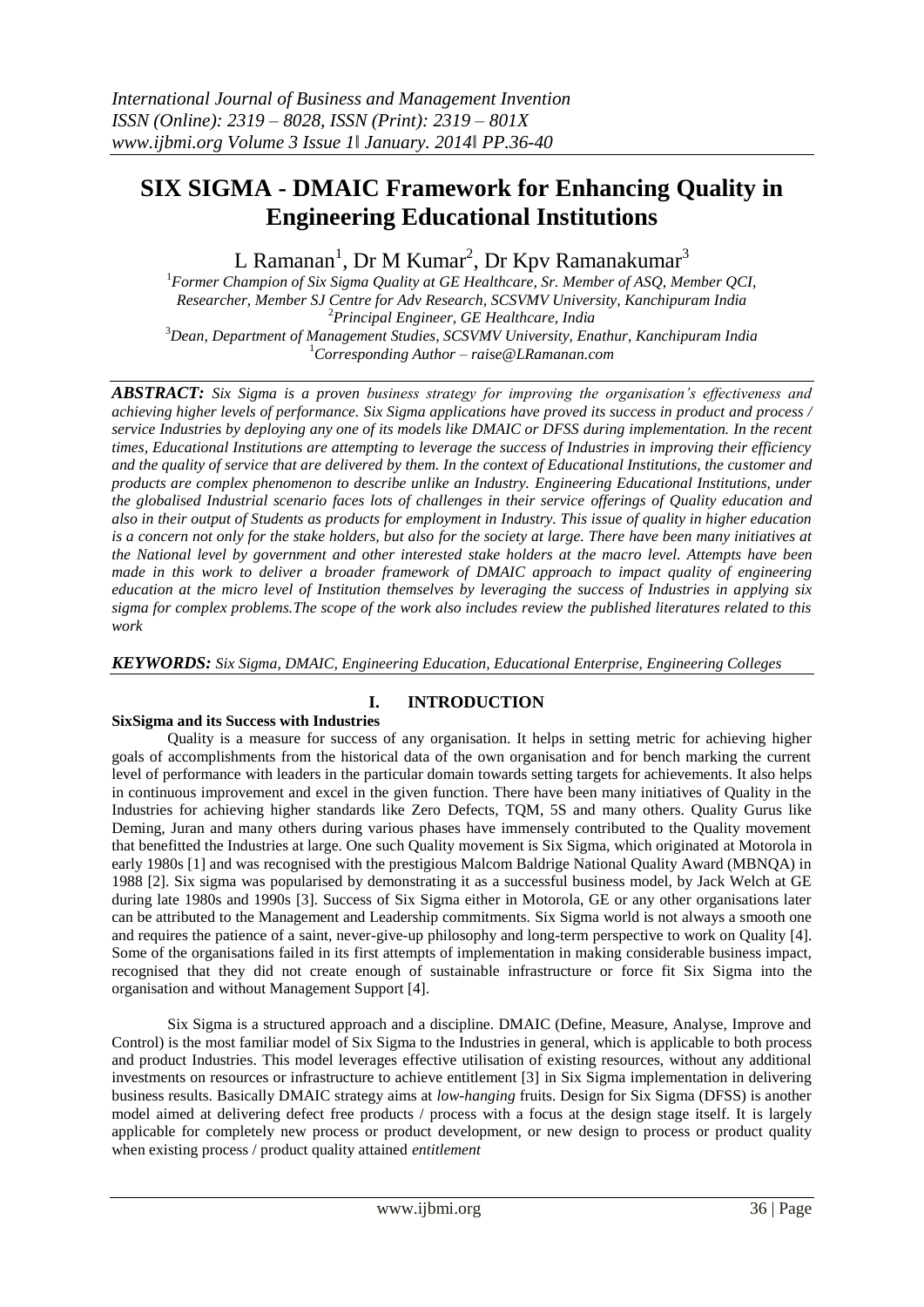Six Sigma methodologies in brief, starts with the customer by closely understanding their needs / expectations, making appropriate changes / improvements to the process / product and delivering the solution that exceeds customer expectations rather than meeting the expectations.

### **II. QUALITY CHALLENGES OF THE ENGINEERING EDUCATIONAL ENTERPRISE:**

Quality and its sustenance in higher educational Institutions, more particularly in professional Institutions is a great challenge for the mere existence of the educational Institutions themselves. Employability of the students produced by the Engineering Institutions, for employment by the Industry at 25% [5, 6] is a major cause of worry for all the stake holders and has been elaborated in [7]. Apart from the need for absorption by the Industries for employment, the products of Engineering Institutions have also to be equipped with the knowledge necessary for carrying forward research work in institutions of higher learning. The requirements of the customers (Industry & Research Institutions) of engineering Institutions from its products (students) are quite different, Industry requiring more emphasis on practical knowledge for applications and applied research, while research institution requiring strong knowledge on concepts for theoretical research. This throws a good challenge for the Institutions and its products. Unlike the Industry, the engineering Institutions have to meet the needs of complex demands of varying stake holders, regulatory bodies like AICTE, funding members for the educational process like parents, Industries under globalised scenario and expectations of students themselves as stake holders in the input process.

Educational Institutions in general and Engineering Educational Enterprise (EEE) in particular, have been attempting to address the Quality Challenges of EEE by leveraging various models that were found to be successful in Industries for this complex issue. In this work, attempts have been made to focus on Six Sigma methodology towards this cause, review the literatures towards this work and deliver a broader frame work to be carried forward at the Institutional level

## **III. LITERATURE SURVEY:**

Joan [8] in his work has briefed on how to apply Six Sigma methodology to project levels in the Mechanical engineering department of the Institution, which is comparable to Green Belt Projects of a Six Sigma Enterprise and is not dealt on the frame work at the Institution level, nevertheless explains the usefulness of six sigma to educational Institution. Prabhakar and Dinesh [9] in their work explained how Six Sigma Methodology to a specific problem of increasing the pass percentage of students in Engineering Institutions similar to that of a task as explained by Joan [8]. Jayanta and Robert [10] in their work very nicely brought out the usefulness of Six Sigma approach in impacting quality and productivity improvement in higher educational Institutions in United States. Interestingly, authors have brought out the wastages / underutilisation of resources by quantifying academic work of 9 months in a year, with an idle time of 3 months on resources. They briefed further on, whether academic institutions can be run like a business enterprise, quantifying the importance of faculty role and explained the lack of investments in their development. They have also briefly explained all the 5 phases of DMAIC model. Ramasubramanian [11] has nicely captured in his literature the various roles of Six Sigma, DMAIC one of the most familiar model of Six Sigma and broadly listed various tools applicable in various phases of Six Sigma to educational institutions at macro level. The focus is not to dwell into the application of six sigma to the specific issue under discussions Imam et. al [8] briefed in their work traces the Six Sigma origin, development and the different phases of the Six Sigma Methodology. They also compared various categories of educational system across the globe. Interestingly this article quantifies levels of defects generated across global poles in products and process. It is not within the scope of the work to include suggesting a method or approach

Ramanan et. al [7] in their work attempted to explain the application of Six sigma in addressing employability issues of Engineering graduates, which is task specific similar to that of [8] & [9]. Sean [13] while attempting to explain the implications of Six Sigma in Industry and educational Institutions narrated the various roles, tools and phases of the Six Sigma model and has not delivered a frame work Ramanan et.al [14] focussed in explaining the necessity and benefits of having Six Sigma as a measurement metric for measuring quality of higher education.

#### **IV. SIX SIGMA – DMAIC FRAME WORK FOR ENGINEERING EDUCATIONAL ENTERPRISE (EEE)**

From the success and also from the failures of the Industry from Six Sigma implementation, it is confidently learnt that effectiveness and benefits from Six Sigma Implementation is largely dependent on Leadership / Management commitments and involvement of everyone in the process, of Six Sigma deployment.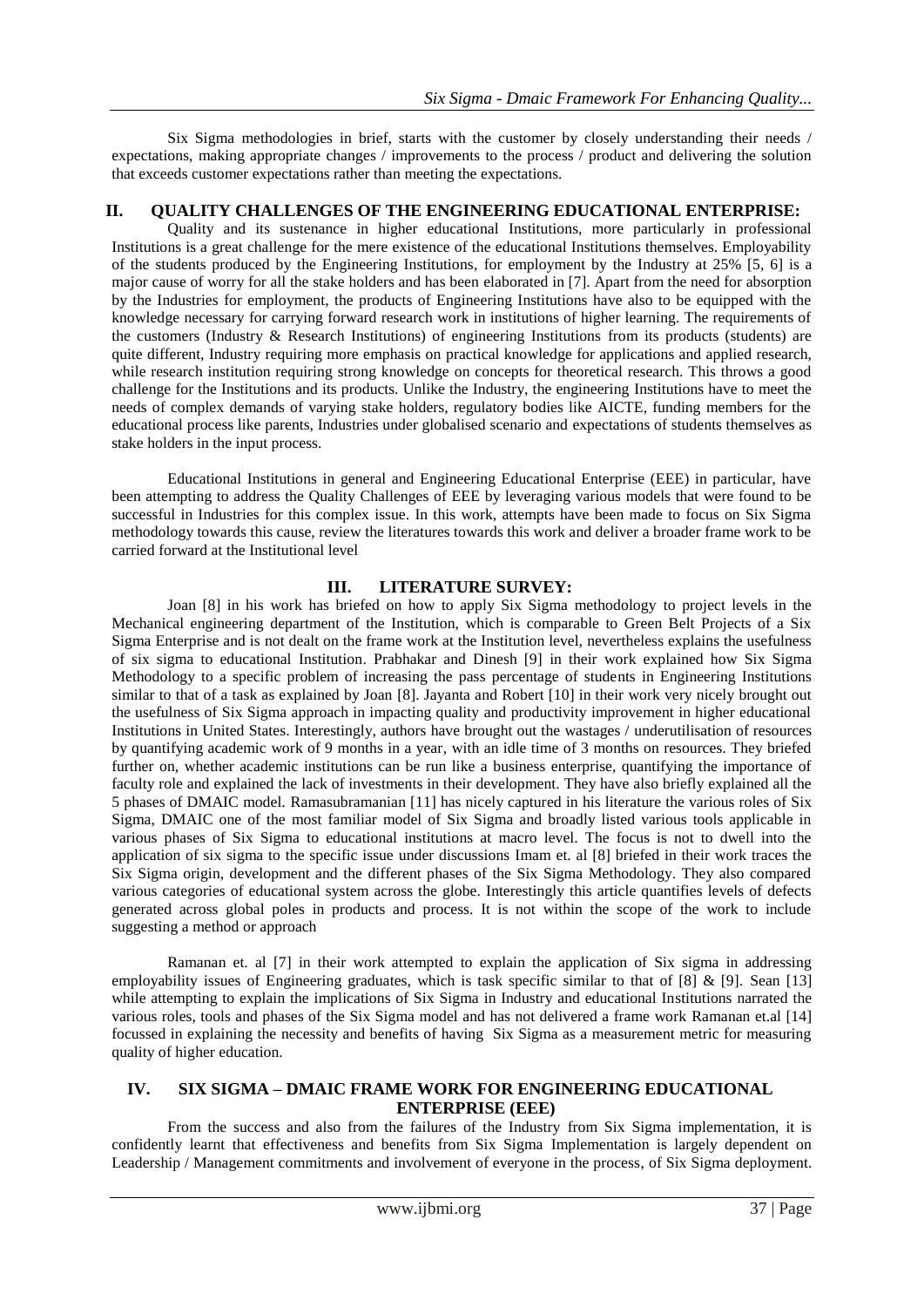Hence, the delivery of a successful frame work for EEE, starts from thetopmost level of the enterprise, thus ensuring commitment and support for six sigma deployment leading to measurable results.

#### **4.1System and Sub-System of DMAIC and its Analogy to EEE**

DMAIC as briefed in [7] is the process improvement methodology of Six Sigma approach either at the system level or at the component / task level for the product or process Industry. It shall be of benefit in explaining the model and frame work with an example of a product and apply the analogy to EEE for system level approach.Fig.1 captures one of the highly sophisticated, highly safety critical medical device from GE [15] used ininterventional diagnostics and also in procedure like stenting in coronary artery of the heart. The medical device as a system [Fig. 1], integrates various sub-systems [Fig. 2] by leveraging cutting edge technology across various domains of engineering [15] in delivering the flaw less function to the Doctors and patients. We can extend the same analogy of the System approach to EEE, which has to integrate with various sub-systems of like various Departments of Academic Excellences, various departments of Administrative functions and various external agencies like regulatory authorities, investors (parents), society etc. in delivering a flawless service and outputs from EEE. Fig. 3 covers a broader System and Sub-System involvement to an EEE and can be extended / expanded / modified according to the structure and discipline of EEE.



Fig. 1 & 2 Typical Medical Device & System and Sub-System [15] Fig. 3 System & Sub-Systems of EEE

#### **4.1.1Impact of Quality – Flowing from Component to Sub-System to System**

It could be appreciated from the Industrial product example explained here, if the system has to function flawless, each one of the components as small as a screw or a capacitor etc., in the sub-system has to function flawless all the time. Hence it can be realised that the importance the smallest component like a bolt in a complex product is as important as the system itself in its flaw less function. This analogy is applicable to educational Institutions comprising of various functions, departments, internal and external shareholders etc. For example, a typographical mistake in a mark sheet of an EEE by a clerk in an examination section of an administrative department is as important as a Researcher's publication in an accredited journal in measuring the Quality of an Engineering Educational Enterprise.

#### **4.2 Typical DMAIC Model for EEE and aligning it with Quality System's Vision and Mission**

It could visualise EEE as a system comparable to that of the product as explained earlier. Each of the EEE has its 'Mission and Vision' (V&M) statements towards what they want to achieve, by aligning Six Sigma model with Quality System's vision and mission it can be easily tracked towards measurable objectives at all levels. A generic DMAIC model of an EEE is depicted in Fig. 4 with broader objectives to be achieved in each one of the Phase of the DMAIC Six Sigma Model towards EEE. This frame work can be adopted at sub-system and also at the individual levels by having the V&M or 'Goals and Objectives' (G&O) by aligning it with a flow down from system level to component. To achieve these objectives Industries have adopted a structure of Six Sigma Roles towards effectiveness and efficiency of deployment and sustenance.

#### **4.3 Typical DMAIC Structural Model for EEE**

As explained earlier, success of Six Sigma depends on leadership involvement and commitment. The head of the Organisation – Chairman / President / Director / Principal is assigned / assumes the role of Sponsor or Champion depending on the size of the organisation, which is accountable for V&M in Quality Systems. The defined goals are then flown down to department heads, to individuals in chain of implementation to achieve desired goal. A generalised EEE structure for implementation of DMAIC is depicted in Fig. 5. Depending on the size of the EEE and its function Champions, Sponsors and MBB roles can get merged thus performing all the intended function. The broad DMAIC – EEE Structural model is depicted for one department and function to explain how V&M is flown into individual levels towards achievable objectives. This can be extended / expanded / adopted based on various stated V&M or G&O of the EEE.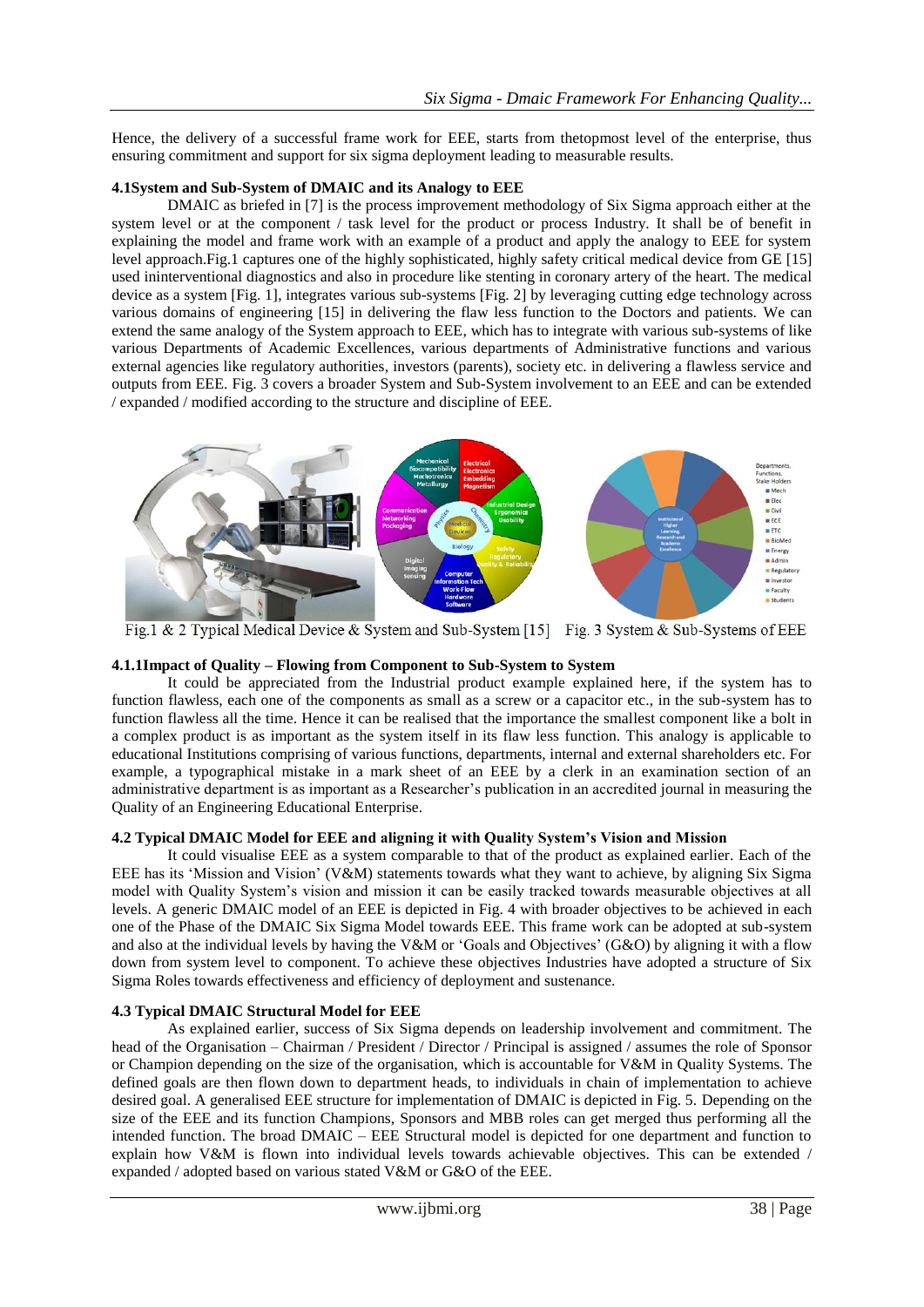Though this structure is explained keeping Engineering Educational Enterprise in mind, but adoptable with modifications to any educational environment with suitable modifications as appropriate. As the faculty develops the passion in adopting and leveraging the six sigma approach in their research and academic work, it further flows down into their respective Student and research scholar projects, thus full potential of Six Sigma is realised into the EE enterprise as a whole. This is the way, Motorola, GE and all other great leaders demonstrated success by driving Six Sigma as a DNA of the organisation.

### **4.4 Typical DMAIC Tools Applicable to EEE Model**

Fig. 6 is suggestive in nature of the various tools that could be used in various phases of the DMAIC model in achieving the desired G&O or V&M. It is not a rule that a specific tool has to be used only in that phase as mentioned.



Fig. 4 DMAIC Model for EEE Fig. 5 DMAIC Structural Model for EEE Fig. 6 Tools in DMAIC

#### **4.5 Typical CTQ Flow-Down, Flow-Up for Roles & Responsibilities in a DMAIC Model for EEE**

As explained earlier, the Six Sigma success is at the organisation level and hence its deployment requires commitment and engagement at the highest level. A typical engagement of various levels of the organisation and their alignment to Six Sigma role in a frame work for achieving the desired of targets or realistic Goals are captured in Fig. 7. It flows from top level (like system in a product) to the bottom level (like that of a component in a system) in assigning the roles and responsibilities to achieve the quality goals, with achieved goals flowing-up from lowest level to the highest level of the system. A typical example is captured what could be achieved at the each phase at various level for the given cause / target from top level and what can be achieved at next levels as it flows down to the level like that of a System in a product to component. This explains the CTQ (Critical to Quality) flow down from System level to component / part level. It also explains how the quality rigour is achieved in component / part level and is flown back to build the Quality rigour into the system with the broad structure of roles and responsibilities and mapping it to the DMAIC – EEE Structure. It is a typical example and has to be altered based on the CTQ at the Institution level which is comparable to that of a system and to the Departments comparable with that of a sub-system and to the individuals of the Institution comparable to that of a part / component level quality.



Fig. 7 DMAIC Modelfor EEE - Roles and Responsibilities – CTQ Flow Down from System to Individual vs Achievement of Quality from Individual to System